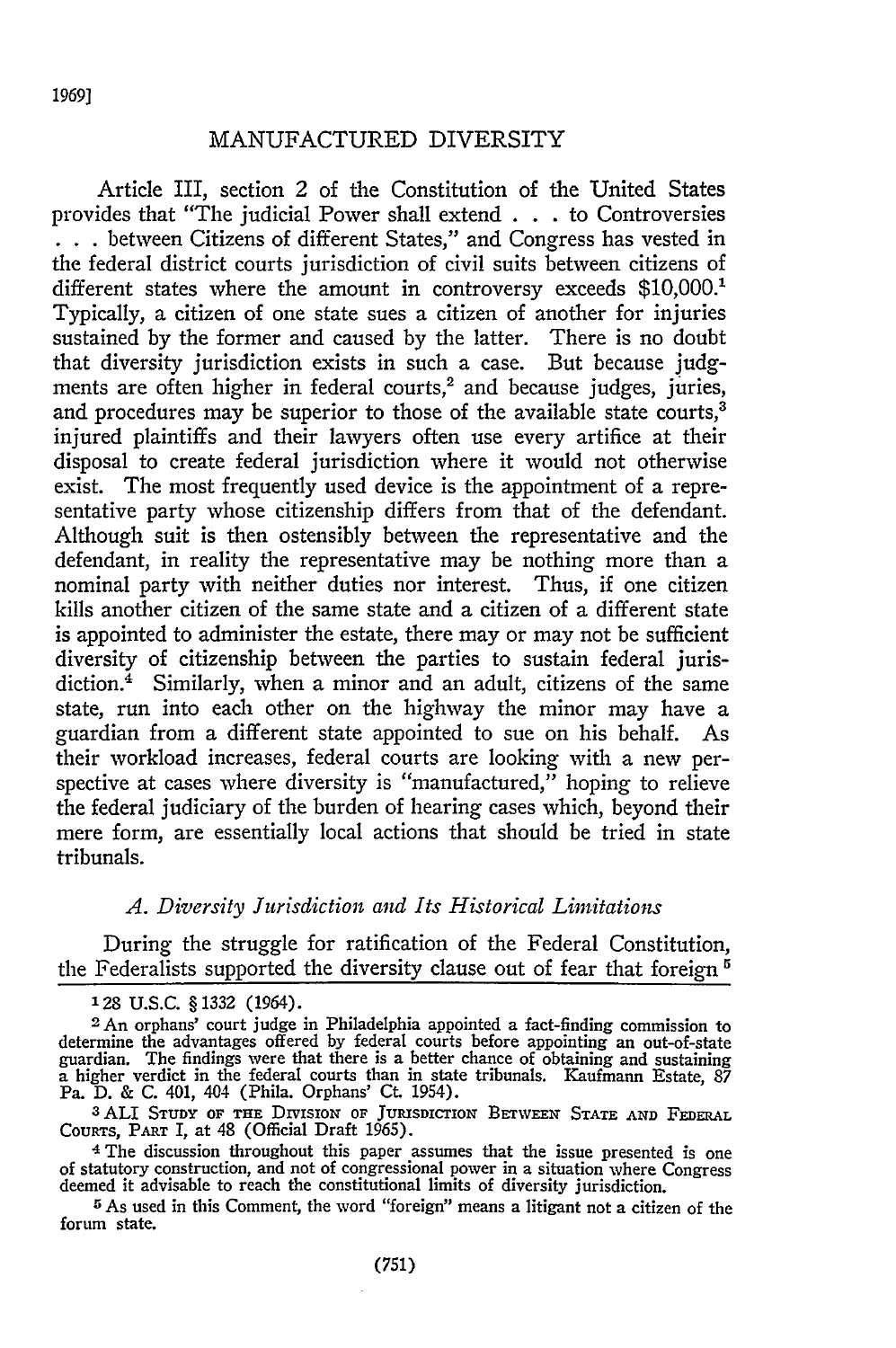litigants would be subjected to discrimination by the courts, juries,<sup>6</sup> and legislatures of forum states.<sup>7</sup> Anti-Federalists feared that unbridled access to federal courts might result in less competent decisions on state law,<sup>8</sup> and, furthermore, might emasculate the state judiciary<sup>9</sup> in cases where there was no danger of prejudice. Congress reacted to these latter fears in the Judiciary Act of 1789 by limiting federal diversity jurisdiction,<sup>10</sup> particularly in the anti-assignment provision:

No district court shall have cognizance of any suit (except upon foreign bills of exchange) to recover upon any promissory note or other chose in action in favor of any assignee, or of any subsequent holder if such instrument be payable to bearer and be not made by any corporation, unless such suit might have been prosecuted in such court to recover upon said note or other chose in action if no assignment had been made.<sup>11</sup>

This provision worked effectively as a limitation on federal jurisdiction, since jurisdiction in suits **by** assignees was narrowly confined,

*6 See* Ynterna & Jaffin, *Preliminary Analysis of Concurrent Jurisdiction, 79* **U.** PA. L. REV. 869, 876 n.13, 870 n.1, 871 n.1 (1931).

*7See* Friendly, *The Historic Basis of Diversity Jurisdiction,* 41 HARV. L. REV. 483 (1928). As James Wilson brooded in the Pennsylvania Convention:

[H]ow a merchant must feel to have his property lay at the mercy of the laws of Rhode Island? I ask further, how will a creditor feel who has debts at the mercy of tender laws in other states?

THE DEBATES, RESOLUTIONS, **AND** OTHER PROCEEDINGS IN CONVENTION **ON** THE ADoP-**TION** OF THE FEDERAL CONSTITUTION 282 (J. Elliot ed. 1830). Alexander Hamilton believed that diversity jurisdiction was necessary to preserve the privileges and immunities guaranteed **by** the Constitution. THE FEDERALIST No. 80 at 588-90 (John C. Hamilton ed. 1875). *Contra,* Warren, *New Light on the History of the Federal Judiciary Act of 1789,* 37 HARv. L. REv. 49, 82 (1923).

**s** The ablest expression of the belief that diversity jurisdiction was unnecessary came from Richard Henry Lee in his LETTERS OF **A** FEDERAL FARMER:

[E]xcept paper money and tender laws, which are wisely guarded against in the proposed constitution; justice may be obtained in these [state] courts on reasonable terms; they must be more competent to proper decisions on the law of their respective states, than the federal courts can possibly be. I do not, in any point of view, see the need of opening a new jurisdiction in these causes **....**

PAMPHLETS **ON THE** CONSTITUTION OF THE **UNITED** STATES 277, 307 (P. Ford ed. 1888).

**<sup>9</sup>**Patrick Henry foresaw the doom of state courts:

I see arising out of that paper, a tribunal, that is to be recurred to in all cases, when the destruction of the state judiciaries shall happen; and from the extensive jurisdiction of these paramount courts, the state courts will soon be annihilated.

**3** THE **DEBATES, RESOLUTIONS, AND OTHER PROCEEDINGS IN CONVENTION ON THE** ADOPTION OF **THE** FEDERAL CONSTITUTION 397 *(J.* Elliot ed. 1830).

**<sup>10</sup>**Congress imposed a monetary jurisdictional limitation as a safeguard against forcing a party to travel great distances over a trivial claim. *See 3* THE DEBATES RESOLUTIONS, **AND** OTHER PROCEEDINGS IN **CONVENTION ON THE** ADOPTION OF **THE** FEDERAL CONSTITUTION **131** (J. Elliot ed. 1830).

<sup>11</sup> Act of Sept. 24, 1789, ch. 20, § 11, 1 Stat. 73. The impetus behind the anti-<br>assignment clause was the states' interest in protecting their legal tender laws as much<br>as their interest in protecting their judiciary. note 3, at 495-97, 503 n.102.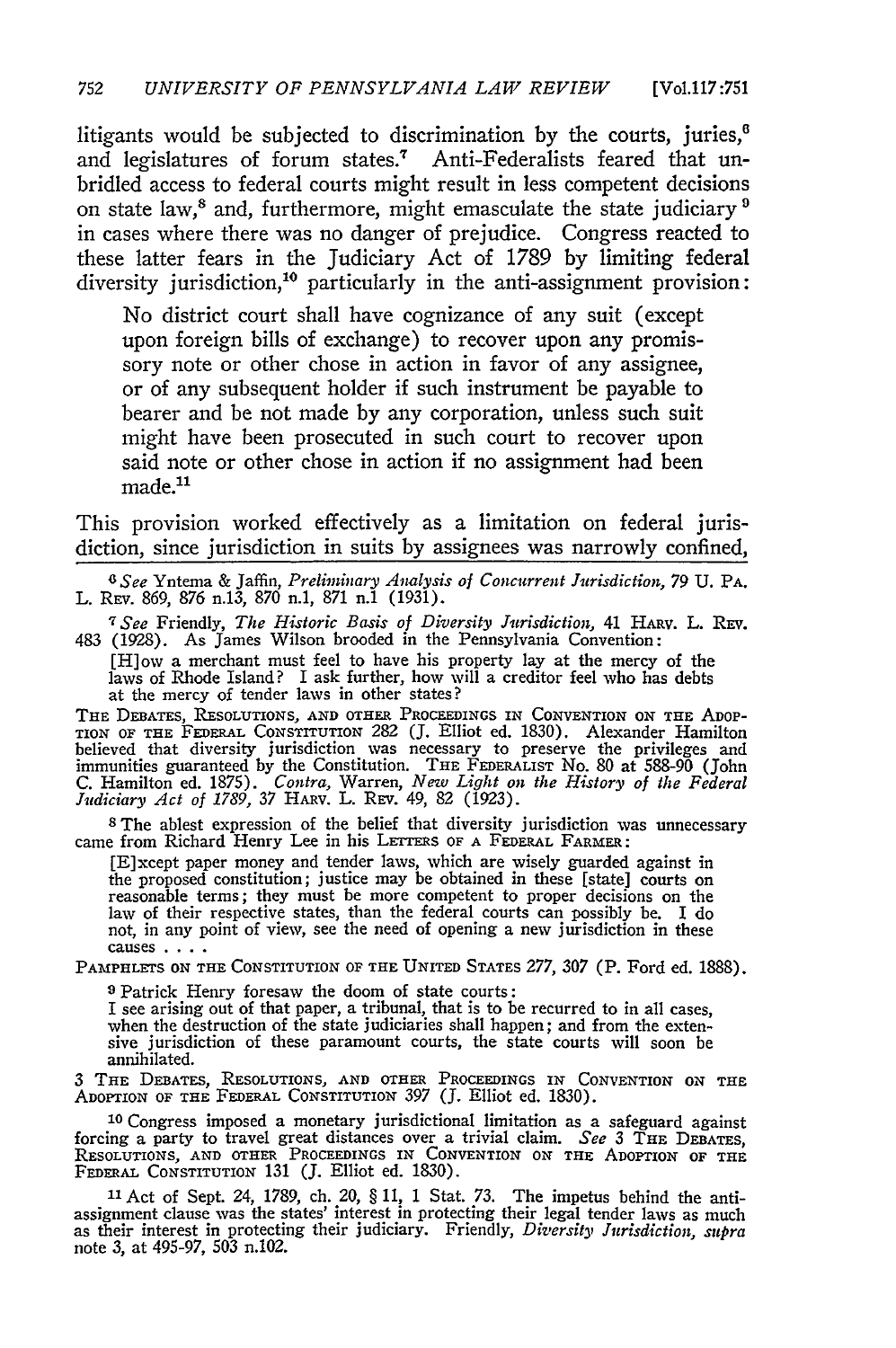and if the owner of the claim could sue in his own name, there was no motive for transferring it to another to bring the action.<sup>12</sup>

The assignee clause, because of its birth in protection of state tender laws, $13$  was not merely a limitation on manufactured diversity, but rather operated without regard to the legitimacy of the transfer or the assignee's need for the protection of a federal court. The problem of colorable transfers with the intention of creating a case cognizable in federal court was still presented, though, in suits concerning transfers not covered by the statute,<sup>14</sup> such as actions for the recovery of real property.<sup>15</sup> The courts, however, created their own standards to determine the validity of the claimed diversity:

[I]t was equally well settled that if the transfer was fictitious, the assignor or grantor continuing to be the real party in interest, and the plaintiff on record but a nominal or colorable party, his name being used only for the purpose of jurisdiction, the suit would be essentially a controversy between the assignor or grantor and the defendant, . . . and that the jurisdiction of the court would be determined by their citizenship rather than that of the nominal plaintiff.<sup>16</sup>

In 1875, Congress acted again to limit the diversity jurisdiction. With existing statutory law preventing the use of assignments of notes or choses in action to create federal jurisdiction, and with judicially-created criteria insuring that only legitimate assignees in areas not covered by the statute would be recognized for purposes of diversity, Congress directed the circuit courts to dismiss any suit

at any time . . . that such suit does not really and substantially involve a dispute or controversy properly within the jurisdiction of said circuit court, or the parties to said suit

15 The exclusion of real estate assignments from the statute was greatly criticized: This temporary prohibition which may be repealed at any time extends only to prevent the assignment of "les choses en action," or in plain English, to demands of a personal nature such as money due on bonds **...** and **...** therefore suits may be immediately instituted in the Federal Court for all the uncontroverted land in Pennsylvania, or any other State, by merely borrowing the name of a friend in another State, to bring the suit, which as above observed, may be done by a mock assignment of the claim.

Independent Gazeteer (Phila.), Sept. 9, 1789, cited in Warren, *New Light on the History of the Federal Aidiciary Act of 1789,* **37 HARV.** L. REV. *49,* 80 & n.73 (1924).

**16** Farmington v. Pillsbury, 114 U.S. 138, 143 (1885) (summary of pre-1875 law). *See* Maxwell's Lessee v. Levy, *2* U.S. (2 DalI.) 380 (C.C.D.Pa. 1797).

<sup>1</sup> <sup>2</sup> Farmington v. Pillsbury, 114 U.S. 138, 142 (1885). *Contra,* Cohen & Tate, *Federal Diversity Jurisdiction by the Appointment of Representatives: Its Legality, and Propriety,* 1 **VILL.** L. REv. 201, 208 (1956), where the authors call the act of 1789 a "wooden rule" that was ineffective, requiring a new statute.

*<sup>13</sup> See* note 11 *supra.*

*<sup>14</sup>See* **B.** R. CURTIS, **JURISDICTION,** PRACTICE, **AND** PECULIAR **JURISPRUDENCE OF THE COURTS OF THE UNITED** STATES 155-59 (1896).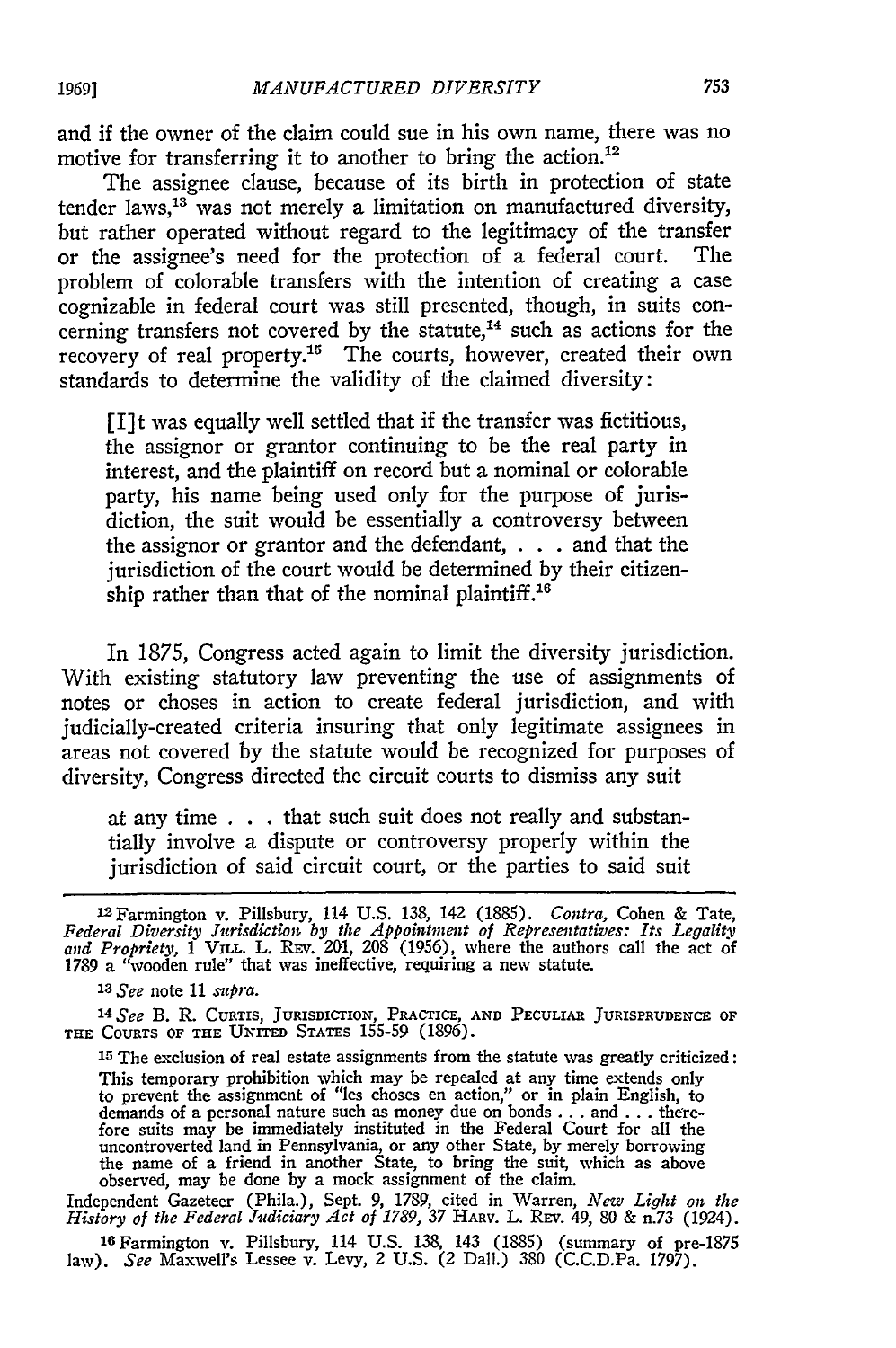have been improperly or collusively made or joined, . . . for the purpose of creating a case cognizable or removable **. 17**

Congress thus included in its test for dismissal the same standard that had been judicially created: if the plaintiff is a nominal, rather than an interested party, the court will dismiss for lack of diversity if the real party in interest is a citizen of the same state as the defendant.

In 1948, Congress revised and recodified the Judicial Code, removing the anti-assignment clause and streamlining the phraseology of the 1875 statute:

A district court shall not have jurisdiction of a civil action in which any party, by assignment or otherwise, has been improperly or collusively made or joined to invoke the jurisdiction of such court.<sup>18</sup>

When the codifiers changed the wording of the prior statute, they had no intention of changing its meaning. As the revisers' note to section 1359 indicates:

Provision . . . for . . . an action not really and substantially involving a dispute or controversy within the jurisdiction of a district court, [was] omitted as unnecessary.<sup>19</sup>

# *B. Judicial Interpretation of Section 1359*

In *McSparran v. Weist<sup>20</sup>* and *Esposito v. Emery*,<sup>21</sup> the United States Court of Appeals for the Third Circuit focused sharply on the restrictive implications of section 1359 for diversity jurisdiction. In an abrupt reversal of its past decisions,<sup>22</sup> the court held that the appointment of out of state guardians for the admitted purpose of creating diversity to sue on behalf of their wards **'** in federal court was "col-

**1928 U.S.C.** §1359, at 5973-74 (1964).

**20 402** F.2d 867 (3d Cir. **1968),** *cert. denied, 37* U.S.L.W. 3439 (U.S. May 20, **1969).**

21402 F.2d 878 (3d Cir. 1968) (en banc).

**22** Corabi v. Auto Racing, Inc., 264 F.2d 784 (3d Cir. 1959) (minor child killed by racing car, mother appointed administratrix, but resigned in favor of foreign<br>administrator after all functions of position completed except for bringing suit) ; Fallat<br>v. Gouran, 220 F.2d 325 (3d Cir. 1955) (citizenshi (stenographer in office of widow's attorneys appointed administratrix ad prosequendum of deceased's estate; motive of appointment held unimportant).

**23** In *McSparran,* the child was injured in an automobile accident; in *Esposito,* the child was injured when a bank of school lockers fell on him.

**<sup>17</sup>**Act of March 3, 1875, ch. 137, § 5, 18 Stat. 472. This was later incorporated as § 37 of the Judicial Code of 1911, 28 U.S.C. § 80 (1940 ed.).

<sup>1828</sup> U.S.C. § 1359 (1964). One of the major purposes of the revision was to rid the code of the assignee clause, or what was left of it. For a discussion of the reasons elimination was deemed necessary, see Comment, Chaos of Jurisdiction in the Federal District Court, 35 ILL. L. REV. 566, 569 (1941), arguing that "the assignee clause in its present form is a jumble of legislative jargon."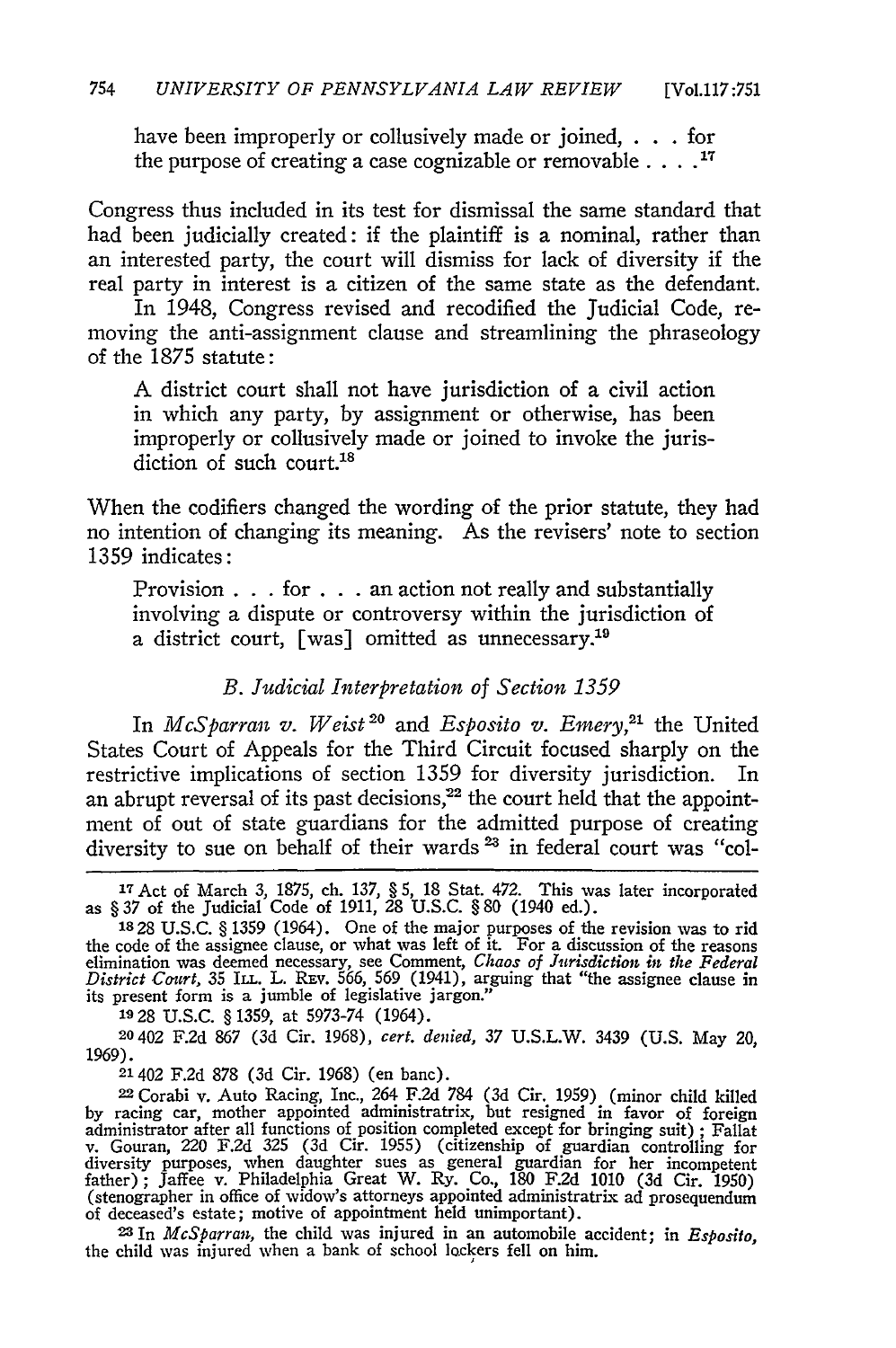lusive" and "improper" under section 1359 and ordered both cases dismissed.

Ten years earlier, in *Corabi v. Auto Racing, Inc.*<sup>24</sup> Judge Biggs had written for the same court:

The term "collusion" is a strong one.  $\ldots$  [I]t indicates "A secret agreement and cooperation for a fraudulent or deceitful purpose; deceit; fraud." **.** . . Moreover, the word "collusion" generally is employed to indicate an illegal agreement or understanding between both sides of a litigation rather than to an arrangement effected by one side of the sort at bar. . . . The word "improperly" connotes clearly impropriety.<sup>25</sup>

According to Judge Biggs, there could be no "collusion" unless both parties were involved, and as long as there was a valid state court appointment, nothing was done "improperly." *Corabi* quickly became the authoritative interpretation of section 1359 in all jurisdictions which considered the problem.<sup>26</sup>

Many scholars felt that the intent of section 1359 had been negated by *Corabi* and the cases following it.<sup>27</sup> When the Third

24264 F.2d 784 (3d Cir. 1959).

*- Id.* at 788. The 8th Circuit had previously established a similar definition of "collusive", holding that as long as the plaintiffs did that which is lawful, there is no collusion. Curb & Gutter Dist. No. 37 v. Parrish, 110 F.2d 902, 907-08 (8th Cir. 1940).

*26See* Lang v. Elm City Constr. Co., 324 F.2d 235 (2d Cir.), aff'g 217 F. Supp. 873 (D. Conn. 1963); Stephan v. Marlin Firearms Co., 325 F.2d 238 (2d Cir.), aff g<br>per curiam 217 F. Supp. 880 (D. Conn.), cert. denied, 384 U.S. 959 (1963); County<br>of Todd v. Loegering, 297 F.2d 470 (8th Cir. 1961); Meeha

Prior to 1968, only two cases had gone the other way. Cerri v. Akron-People's Telephone Co., 219 F. 285 (N.D. Ohio 1914), held that the citizenship of a widow, and not of the administrator of her husband's estate, was binding for determining diversity, but it was overruled *sub silentio* by Harrison v. Love, 81 F.2d 115 (6th Cir. 1936), in which the court upheld jurisdiction based on the citizenship of an administrator who was appointed solely to create diversity. Martineau v. City of St. Paul, 172 F.2d 777 (8th Cir. 1949), held that the citizenship of the ward, rather than the guardian was controlling. It has never been followed, however, and its authority has been eroded by McCoy v. Blakely, 217 F.2d *227* (8th Cir. 1954), and County of Todd v. Loegering, *supra.*

**-7** *See, e.g.,* 3A **J.** MOORE, **FEDERAL** PRACTICE § 17.05, at 165-66 (2d ed. 1967); ALI **STUDY OF THE** DIVISION **OF** JURISDICTION BETWEEN **STATE AND FEDERAL COURTS, PART** I, at 62-3 (Official Draft **1965).** As part of its program **to** restructure the jurisdiction of the federal courts, the American Law Institute has recommended

An executor, or an administrator, or any person representing the estate of a decedent or appointed pursuant to statute with authority to bring an action<br>because of the death of a decedent shall be deemed to be a citizen only of the<br>same state as the decedent; and a guardian, committee, or other l same state as the decedent; and a guardian, committee, or other like representative of an infant or incompetent shall be deemed to be a citizen only of the same state as the person represented.

*Id., §* 1301(b) (4), at 9.

The **ALI** proposal has met violent opposition from the American Trial Lawyers Association, *see* Resolution of Board of Governors, American Trial Lawyers Associa-tion, Sept. *29,* 1968, and from the International Academy of Trial Lawyers, *see*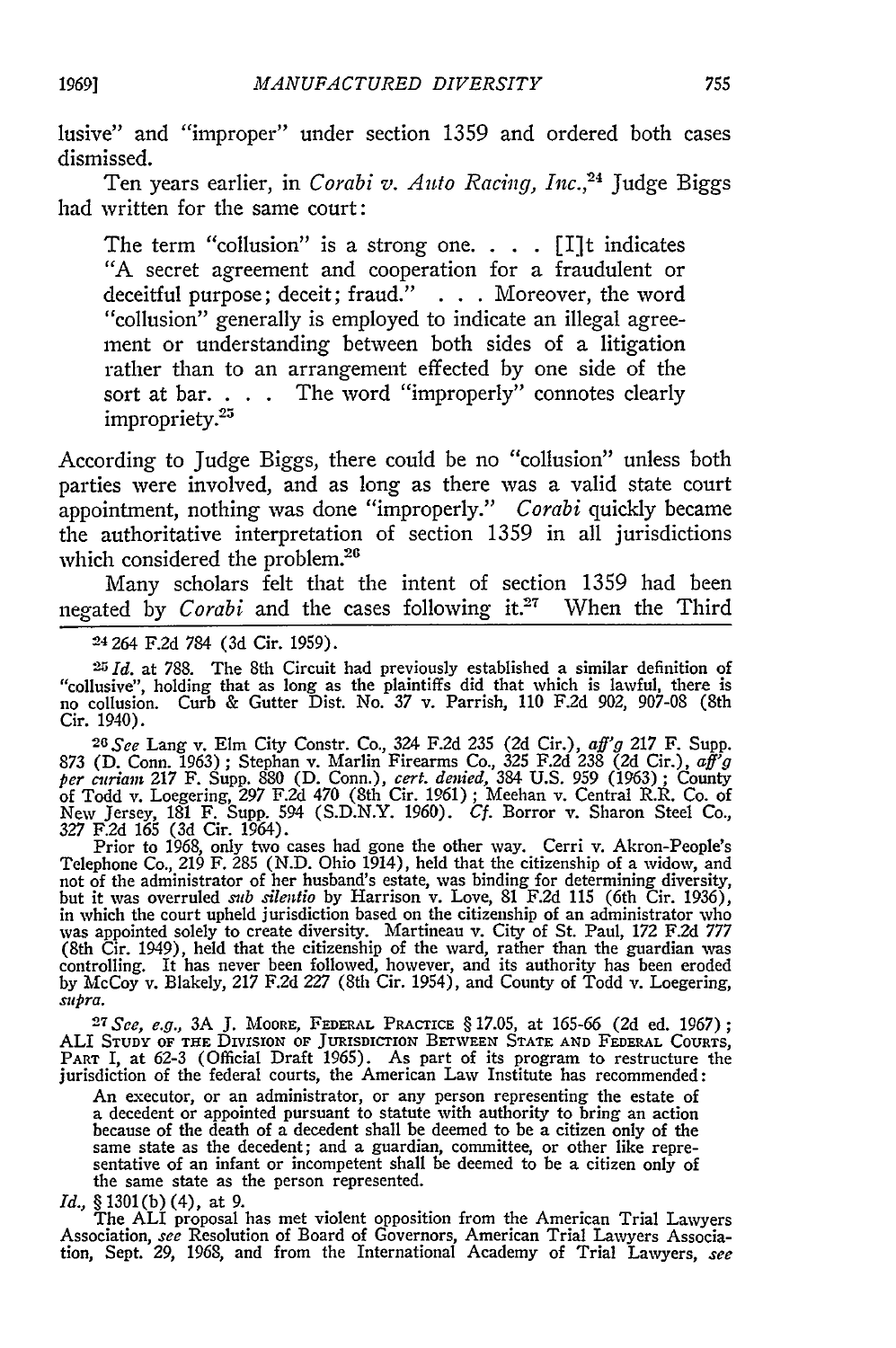Circuit adopted its definitions in *Corabi,* it opened the floodgates to a multitude of manufactured diversity cases. An American Law Institute study showed that more than twenty per cent of the sample cases in the Eastern District of Pennsylvania in 1958-59 involved foreign representative plaintiffs.<sup>28</sup> At the same time in the Western District of Pennsylvania, thirty-three cases were brought **by** the same administrator.<sup>29</sup> In 1968, one foreign citizen was the guardian in sixty-one pending suits in the Eastern District.<sup>30</sup>

Under a narrow interpretation of section 1359, "collusively" could be taken to refer to conduct of opposing parties who collaborate to achieve results mutually desirable. Similarly, state court appointment of a guardian would not be "improper" if "improper" is read to mean impropriety. The legislative history and statutory development of section 1359, however, point to a more liberal construction. As was noted earlier, $31$  the draftsmen of the statutes ancestral to section 1359 incorporated the judicial standard for determining what suits must be dismissed for lack of diversity. When it authorized the federal courts to dismiss suits "collusively" or "improperly" brought, or those not substantially within the jurisdiction of the court, Congress allowed the courts to continue the test that they had created with respect to assignments generally. Included within this test were the judicial definitions of "collusive."

Judicial definition and use of the standard "collusive" began in 1797, with *Maxfield's Lessee v. Levy,32* where Mr. Justice Iredell, sitting on circuit dismissed an action in ejectment because land had been transferred to the plaintiff in an attempt to lay a foundation for jurisdiction. Although only the plaintiff's side was involved in the transfer, Mr. Justice Iredell termed it "collusive" and dismissed the suit on the ground that it was in reality one between citizens of the same state. The court's opinion has been adopted and consistently followed by the Supreme Court.<sup>33</sup>

**28** ALI **STUDY** OF **THE** DIvIsIoN OF JURISDICTION BETWEEN **STATE AND FEDERAL COURTS,** PART I, at 170-77 (Official Draft 1965).

- **29** Jamison v. Kammerer, 264 F.2d 789 (3d Cir. 1959).
- **30** McSparran v. Weist, 402 F.2d 867, 871 (3d Cir. 1968).
- *31 See* text accompanying notes 16-19 *supra.*
- **324** U.S. (4 Dall.) 330 (C.C.D.Pa. 1797).

**33** Farmington **v.** Pillsbury, 114 **U.S.** 138 (1885); Williams **v.** Nottawa, 104 U.S. 209, 211 (1881); *see* Barney **v.** Baltimore, 73 U.S. (6 Wall.) 280 (1867); Jones **v.** League, 59 U.S. (18 How.) *76* (1855); Smith v. Kernochen, 48 **U.S.** *(7* How.) 198, *216* (1849); McDonald v. Smalley, 26 U.S. (1 Pet.) 620, 624 (1828).

Resolution of Board of Directors, International Academy of Trial Lawyers, August 6, 1966. For a detailed criticism of the overall ALI proposal, see Currie, *The Federal* Courts and the American Law Institute, Part I, 36 U. Cur. L. Rev. 1 (1968). Currie<br>however, approves this particular part of the proposal. *Id.* 15-18.<br>In his opinion in McSparran, Judge Freedman stated that there would be

for such legislation but for the interpretation of section 1359 in *Corabi* and similar decisions. This may overemphasize the corrective power of the courts, but if the test advocated below is adopted, many cases to which the proposed legislation is directed would be covered.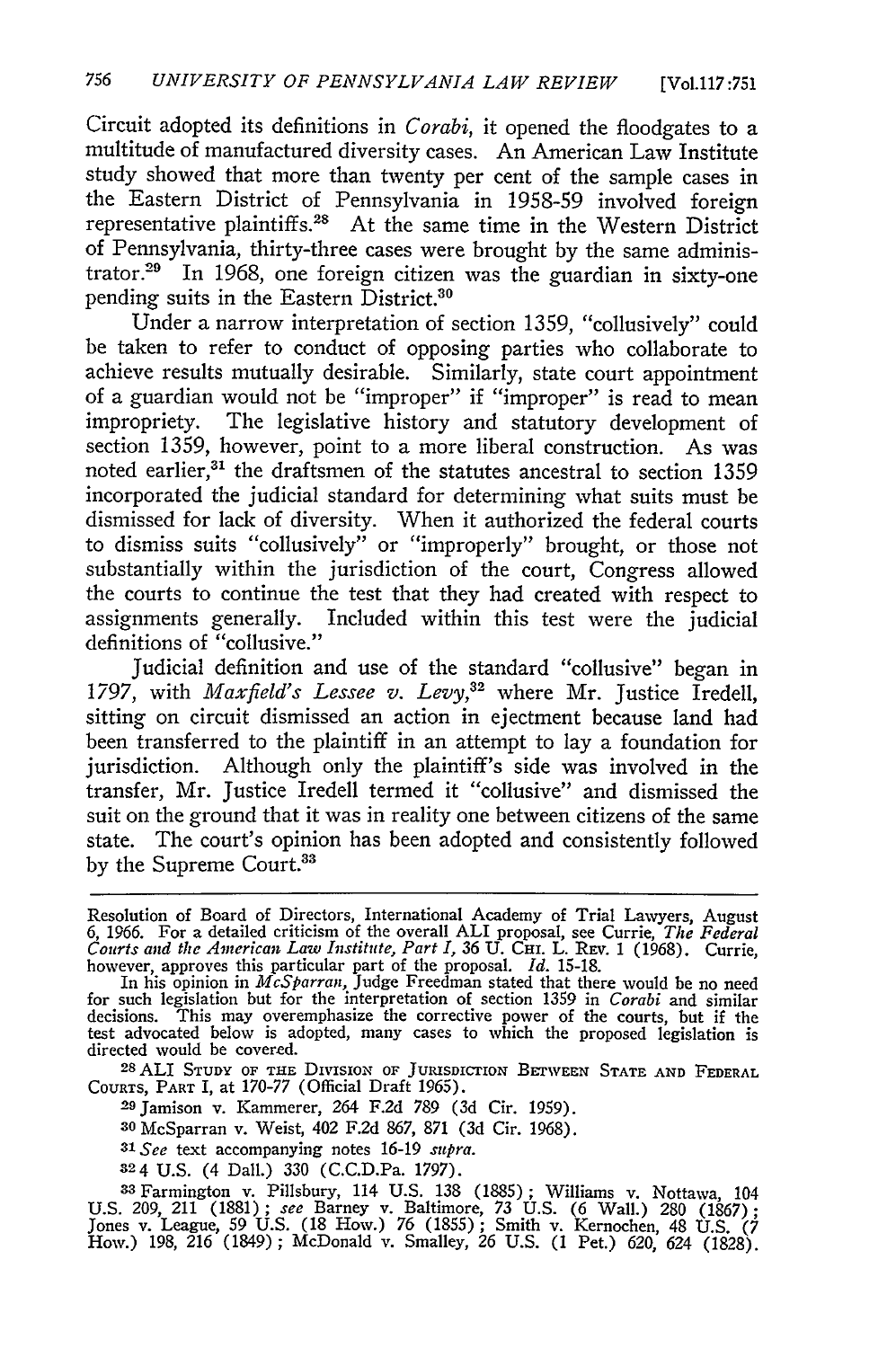Viewed with this historical perspective, Judge Freedman's broadened definition of "collusive" in *McSparran* and *Esposito* is correct:

[A] nominal party designated simply for the purpose of creating diversity of citizenship, who has no real or substantial interest in the dispute or controversy is improperly or collusively named.<sup>34</sup>

Contrary interpretations of section 1359 emasculate it, depriving the restriction of most of its utility. As the Fifth Circuit has stated,

Indeed, when litigants can achieve diversity by such simple devices as assignment to a nonresident administrator, it is hard to imagine why they would ever resort to fraud or deceit, actual impropriety, or collusion with the other side.<sup>35</sup>

This distinction between "nominal parties" and those with "substantial interest in the dispute" is critical not only in the application of the definition of "collusive," but also in distinguishing these cases from a long line of strong precedents holding that the citizenship of the representative party is controlling for diversity purposes:  $36$ 

**34** McSparran v. Weist, 402 F.2d **867,** 873 (3d Cir. 1968) (en banc).

35Caribbean Mills, Inc., v. Kramer, 392 F.2d 387, 393 (5th Cir. 1968), *aff'd,* 37 U.S.L.W. 4391 (U.S. May 5, 1969). Caribbean Mills, a Haitian corporation, agreed to buy stock from a finance company. The installments were not paid, and the finance company sold its interest under the contract to Kramer, a Texas attorney, for \$1. Kramer then reassigned 95% of his interest back to the finance company. The court held this "collusive" and "improper" under § 1359. In many ways this is an easier case than *McSparran* and *Esposito:* because this type of assignment has been prohibited since **1789,** *see* text accompanying note 11 *supra,* and § 1359 specifically alludes to fraudulent assignments, whereas it makes no specific mention of guardians.

**<sup>36</sup>**The courts have looked to the citizenship of executors, rather than testators, Childress v. Emory, 21 **U.S. (8** Wheat.) 642 **(1823);** Chappedelaine v. Dechenaux, **8 U.S.** (4 Cranch) **306, 308 (1808);** administrators, rather than decedents, Rice v. Houston, **80 U.S. (13** Wall.) 66 **(1871);** Kerrigon's Estate v. Joseph Seagram **&** Sons, **199 F.2d** 694 **(3d** Cir. **1952);** and trustees, rather than beneficiaries, Dodge v. Tulleys, 144 **U.S.** 451, **455-56 (1892);** Coal Co. v. Blatchford, **78 U.S.** (11 Wall.) 172 (1870). Cf. Bullard v. City of Cisco, 290 U.S. 179 (1933). An exception to the general rule was developed where the trustee's name is required to be used, but he has no interest in the suit. McNutt v. Bland, 43 U.S. (2 similar cases, the courts looked to the citizenship of subrogees, New Orleans v. Gaines Adm'r, **138 U.S. 595** (1891) and receivers, ignoring the citizenship of the corporation under receivership, Brisenden v. Chamberlain, **53** F. **307, 310 (D. S.C. 1892).**

As Judge Freedman points out, the issue in these cases was simply whose citizenship is controlling for purposes of diversity. Section 1359 was not involved, nor were there allegations of "collusive" or "improper" action by the plaintiff. McSparran v. Weist, 402 F.2d 867, 871 (3d Cir. 1968).

In his dissenting opinion in *Esposito,* Judge Biggs was disturbed by the language of the Supreme Court in Mecom v. Fitzsimmons Drilling Co., 284 U.S. 183, 189 (1931) **:**

[I]t is clear that the motive or purpose that actuated any or all of these parties in procuring a lawful and valid appointment is immaterial upon the question of identity in diversity of citizenship. To go behind the decre the probate court would be collaterally to attack it...

*Mecom* is inapposite, however, since it involved an attempt to avoid diversity rather than to create it and § 1359 was not applicable.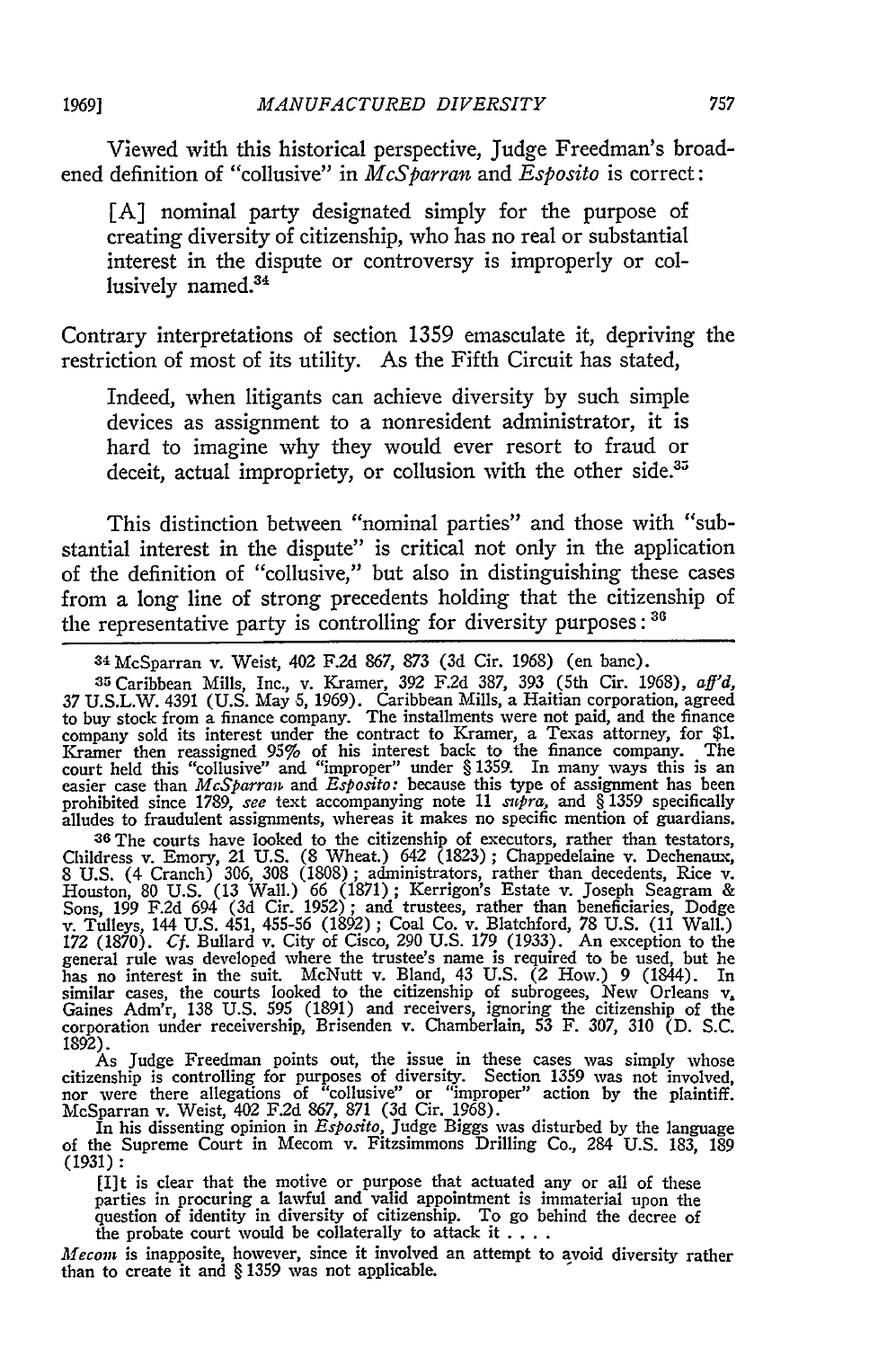[Vo1.117:751

[C]ases in which a straw or nominal fiduciary is appointed to create diversity stand on totally different ground than those in which the courts are simply concerned with the general question whether the citizenship of the personal representative or his ward or beneficiary should be the test of diversity jurisdiction. In cases of "manufactured" diversity jurisdiction there is brought into play the question of the applicability of 28 U.S.C. § 1359....<sup>37</sup>

### *C. A Proposed Standard*

In neither *McSparran* nor *Esposito* did the court lay down specific guidelines to distinguish between "nominal parties" and those with a "substantial interest." Because the parties in both cases admitted that the sole purpose in the appointment of the guardian was to create diversity jurisdiction,<sup>38</sup> Judge Freedman was not forced to state general rules. This Comment proposes that a party be considered merely nominal and without a substantial interest when (1) there was no need for his appointment except for the "need" to create diversity of citizenship, $39$  and (2) he has no substantial duties in his representative capacity other than bringing the suit and administering any proceeds from it.<sup>40</sup> If diversity is based on the citizenship of such a guardian or representative, the suit should be dismissed.<sup>41</sup> This standard is consistent with earlier Supreme Court cases that look to the citizenship of the representative who has substantial duties to perform.<sup>42</sup>

For example, if the parents of a minor child are killed in an automobile accident, a guardian will usually have to be appointed to care for the child. If the guardian sues on the child's behalf, the court should ignore the fact that part of the motivation behind his appoint-

The existence of federal jurisdiction is a matter of federal, not state, law. [citation omitted] Nothing in the language or legislative history of § 1359 suggests that an assignment cannot be "improperly or collusively made" even though binding under state law, and this court has several times held to the contrary **....**

**37** McSparran v. Weist, 402 F.2d 867, 871 (3d Cir. 1968).

**<sup>38</sup>***Id.* at 869.

**39** The burden of proof as to jurisdiction falls on the party claiming diversity. McNutt v. General Motors Acceptance Corp., 298 U.S. 178 (1936).

**40** Substantial duties will vary in meaning according to the type of representative involved. In *McSparran*, the court indicated it was looking to an active management of the property of the ward. 402 F. 2d at 873.

**41** Of course, any case which falls within the old restricted interpretation of "improper or collusive" should also be dismissed.

*42 See* note 36 *supra.*

Judge Biggs infers that under Erie Railroad v. Tompkins, 304 U.S. 64 (1938). the federal courts might be bound to accept the state court appointment. But, as Judge Freedman explains, dismissal of a suit does not mean rejection of the appointment. It only means that the federal courts have their own test for jurisdiction. As the Supreme Court stated in Caribbean Mills, Inc. v. Kramer, 37 U.S.L.W. 4391, 4393 (U.S. May 5, 1969):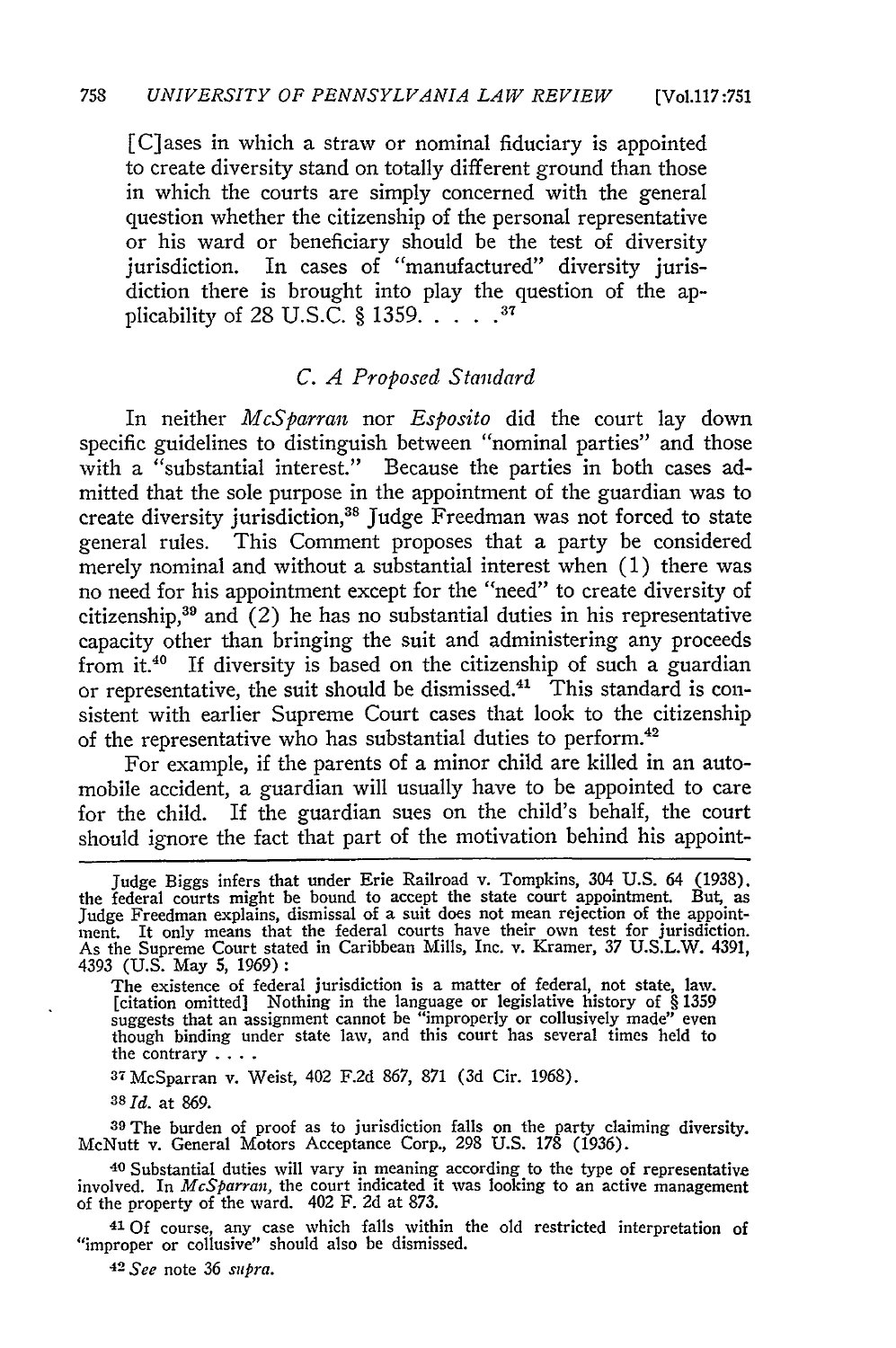ment may have been that he was a citizen of a different state than the child and the prospective defendant. There was a need for the appointment and the desire to create diversity only affected the particular person chosen. On the other hand, if a child is injured in an automobile accident, his still-living parents should not be able to create diversity jurisdiction by the appointment of an out-of-state guardian with no other substantial duties.<sup>43</sup> They can sue on their child's behalf, and there is no need for the appointment but for the desire to manufacture diversity.

This standard should not be confined to guardianship cases. It can properly be applied to suits brought by executors, administrators, trustees, subrogees, and receivers.

An executor must be named for every testamentary disposition. Although a specific executor may be named in order to create a potential out-of-state litigant, there is nevertheless a need for the appointment in every case. Thus the executor is always a party with a substantial interest. The testator's purpose in selecting this particular executor is not relevant.

Similarly, adminstrators appointed to administer the entire estate of the deceased would not be disqualified by the proposed test from suing in federal court. On the other hand, if the administrator is appointed solely for the purpose of a particular litigation and has no other substantial duties-as was the case in *Corabi v. Auto Racing, Inc.,44* where the out-of-state administrator had been appointed only after all affairs of the estate were completed by the deceased child's mother—the suit should be dismissed. There would have been no need for the out-of-state appointment but for the desire to manufacture diversity.

*Inter vivos* trustees who have been appointed prior to suit, and whose functions include active management of a trust fund will not be prevented from suing in federal court by the proposed standard. Because state law will not recognize a trust without a corpus, it is unlikely that a trustee will not have substantial management duties to perform. Although the settlor may have included specific property in the corpus in order to transfer to the trustee a cause of action related to that property, as long as he is actively managing the trust, the courts should consider him a party with a substantial interest. In these rare cases, where there are no duties, and the state insists on recognizing the representative as a trustee, the court should dismiss.

Without dissent, diversity jurisdiction has been sustained when the citizenship of a plaintiff's subrogee and the defendant were diverse,

<sup>43</sup> It appears that a state court will appoint a guardian merely to allow an injured youth and his parents to sue in federal court. *See* Kaufmann Estate, 87 Pa. D. & C. 401 (Phila. Orphans' Ct. 1954).

<sup>44264</sup> F.2d 784 (3d Cir. 1959), discussed in text accompanying notes 24-26 *supra.*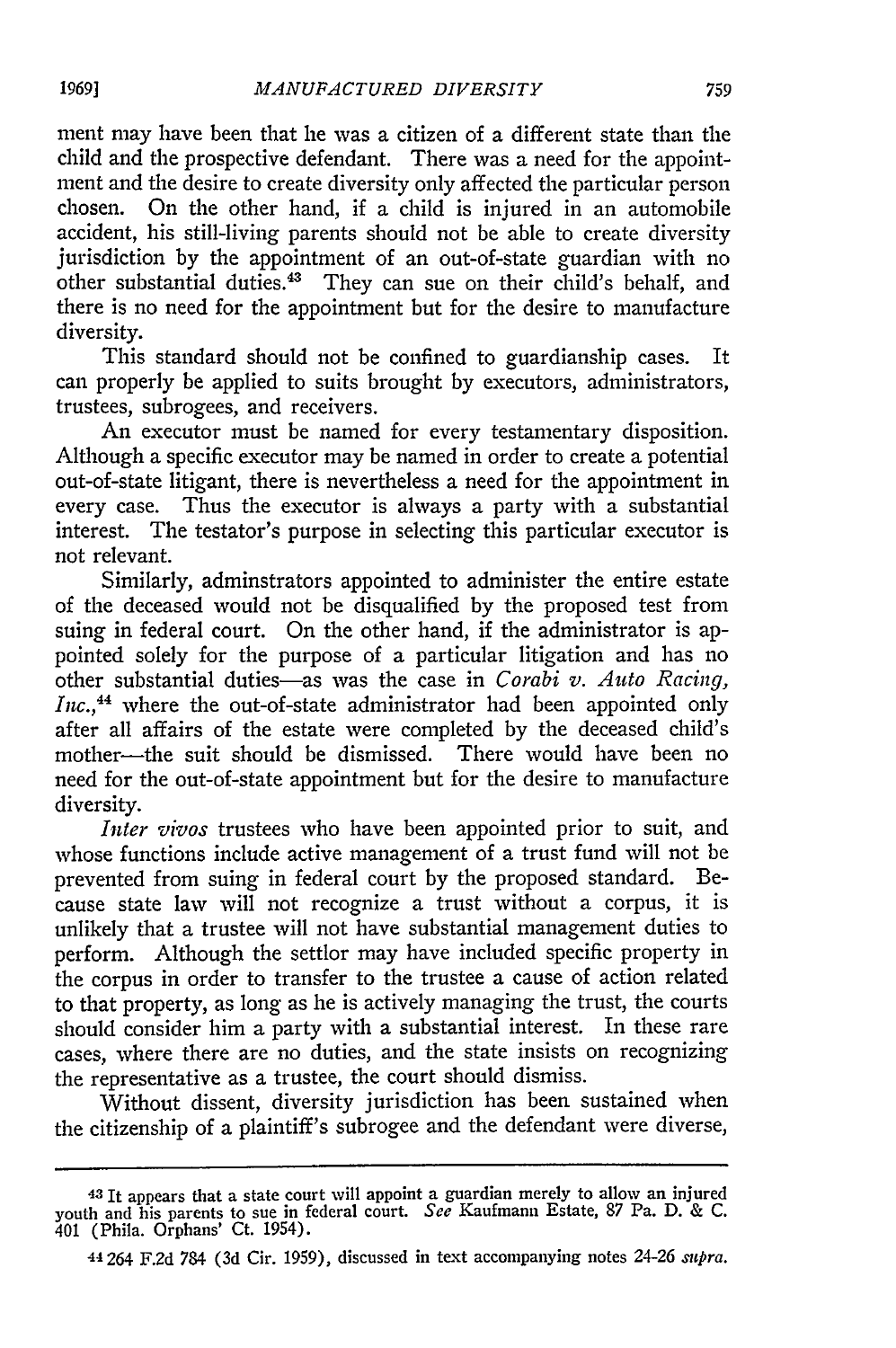although the citizenship of the primary claimant was identical to that of the defendant.<sup>45</sup> The proposed rule would not change this. The most familiar example of the subrogation problem arises in the context of liability insurance. An insurance company paying compensation for a claim is thereby subrogated to the rights of the insured against the wrongdoer. In such cases, courts have properly held that the insurance company had a substantial interest in suing to recover its money.<sup>46</sup> Although the citizenship of insurance companies for diversity purposes is now regulated by statute, $47$  the traditional acceptance of the citizenship of the subrogee for diversity should be carried over to all cases of subrogation.

Finally, the citizenship of a receiver would continue to be determinative in diversity cases: there is a need for the appointment aside from obtaining a plaintiff who can sue in a federal forum. Of course, if one receiver were substituted for another solely for the purpose of creating jurisdiction and he were not given other substantial duties, the proposed test would require dismissal.<sup>48</sup>

## *D. An Alternative Test*

A much broader standard for dismissal would be a but-for test standing alone, whether or not the representative had other substantial duties to perform. Before *McSparran* and *Esposito,* the Third Circuit had felt constricted in its definition of "improper" by *Mecom v. Fitzsimmons Drilling Co.,49* where the Supreme Court had indicated that a federal court could not challenge the validity of a state court appointment. But in *McSparran,* the Third Circuit recognized that refusal to recognize as controlling for diversity purposes the citizenship of a state-appointed guardian is not a collateral attack on the appointment itself.<sup>50</sup> Consequently, it is free to fashion a new definition of "improper." Under the but-for test standing alone, a court would dismiss

<sup>45</sup> New Orleans v. Gaines Adm'r, 138 U.S. 595 (1891); United States Fidelity & Guar. Co. v. City of Asheville, 85 F.2d 966, 971-72 (4th Cir. 1936); Staples v. Central Surety & Ins. Corp., 62 F.2d 650, 652 (10th Cir. 1932) Bd. v. Fidelity & Deposit Co., 40 F.2d *577,* **578** (5th Cir. 1930) ; Fidelity & Deposit Co. v. Farmer's Bank, 44 F.2d 11, **15** (8th Cir. 1930); Palmer v. Oregon-Washington R.R. & Nay. Co., 208 F. 666, 669 (D.C. Cir. 1913).

**46** *See* cases cited note 45 *supra.*

4728 U.S.C. § 1332(c) (1964).

**<sup>48</sup>**If one representative is substituted for another for the purpose of establishing diversity, but is also given substantial duties, the court could not dismiss. The existence of the earlier representative shows the need for appointment, and the existence of substantial duties shows the party is not norma and the suit should be dismissed.

49284 U.S. 183 (1931).

*50* 402 F.2d at 874. *See* note 36 *supra.*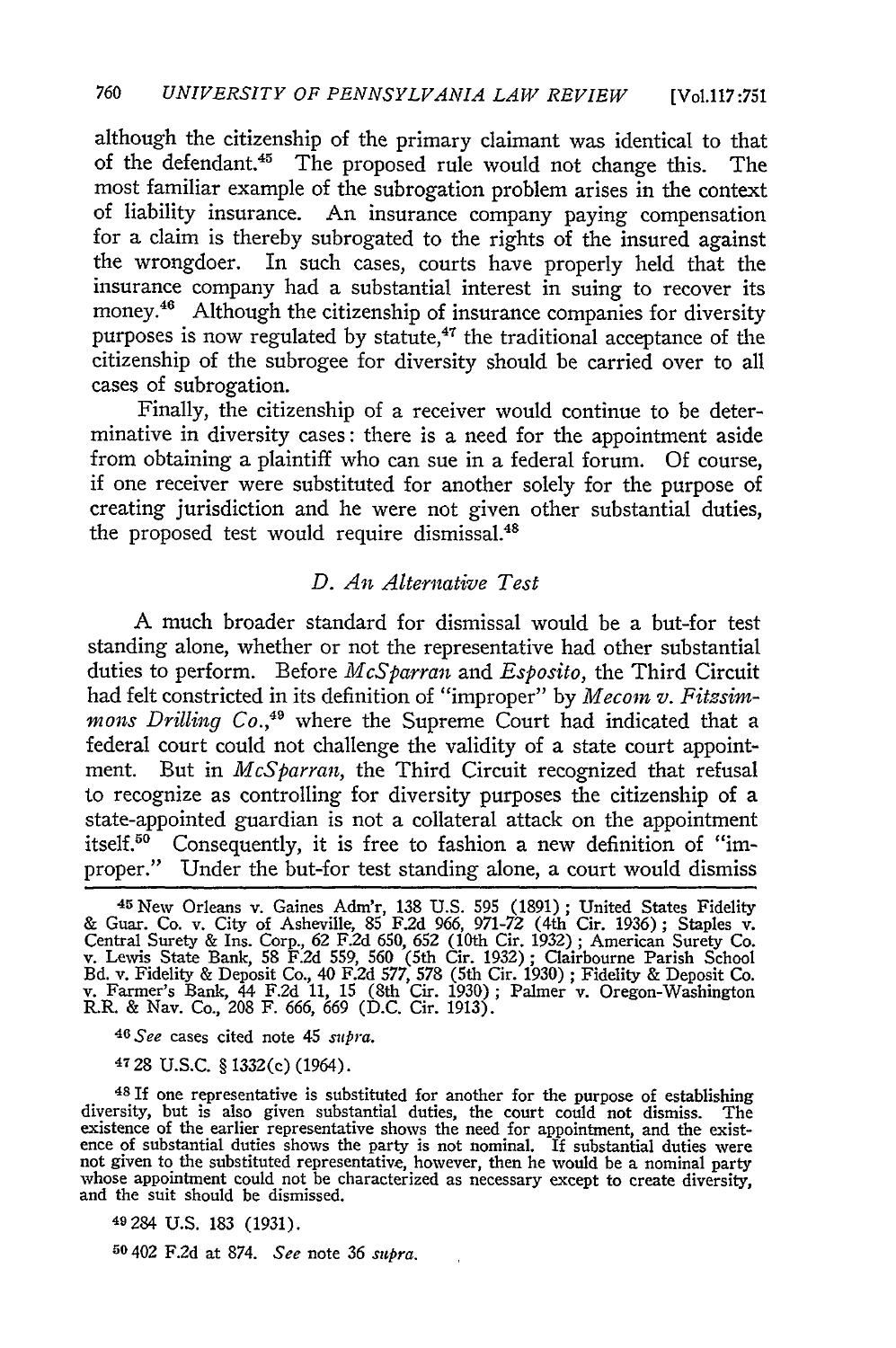any suit where the plaintiff could not identify a reasonable purpose for the appointment other than to create diversity.

Under a reasonable purpose standard, a court might well decide that it is more reasonable to expect the appointment of an out-of-stater to be made in cases involving corporate receivers or trustees. When a corporation goes into bankruptcy, sound business judgment may dictate that a local receiver be appointed to administer local property. Thus, the citizenship of the corporation, which is deemed to be its state of incorporation and its principal place of business,<sup>51</sup> will not necessarily be the same as the citizenship of the receiver since the corporation may own property in other states. Similarly, it would not be strange to find an out-of-state trustee appointed to administer property located close to his domicile. As applied to executors, the reasonable purpose test would probably result in upholding the created diversity. In order to find that the decedent's purpose in choosing a specific executor was to create diversity, one would have to find that the decedent was contemplating a lawsuit that would be brought after his death and that he desired such a suit to be brought in federal court. In addition, one would have to find that the decedent had a specific defendant in mind; otherwise, he would not have known what executor to name. Cases where such findings could be made would indeed be rare.

On the other hand, when administrators or guardians are involved a court may scrutinize more closely the reasons for appointment. Absence of the appointee from the jurisdiction limits the appointing court's control over him. Since the primary beneficaries of a cause of action brought by an administrator will normally be the immediate family of the deceased, if they were living with him, the burden of showing a reasonable purpose for the appointment of a distant representative would be greater. An out-of-state guardian would also bear a heavier burden in showing why a citizen from a different state than the ward was chosen. Functionally, such an approach makes sense, since state courts and juries are less likely to view the plaintiff as an "outsider" when he represents persons who are, or were, citizens of the forum state. When receivers or trustees are plaintiffs, however, a state court or jury is more likely to envision an out-of-state entity, and the protection offered by diversity jurisdiction should be more accessible.

Nevertheless, this alternative, reasonable purpose standard should be rejected. The administrative difficulties in determining intent would clearly seem to outweigh any advantages the alternative test may possess, especially because under the alternative test the courts would be forced to make the determination in every case in which a representative party had been appointed, even where there had been an obvious need for the appointment or where the appointee had sub-

**<sup>5128</sup> U.S.C.** § **1332(c)** (1964).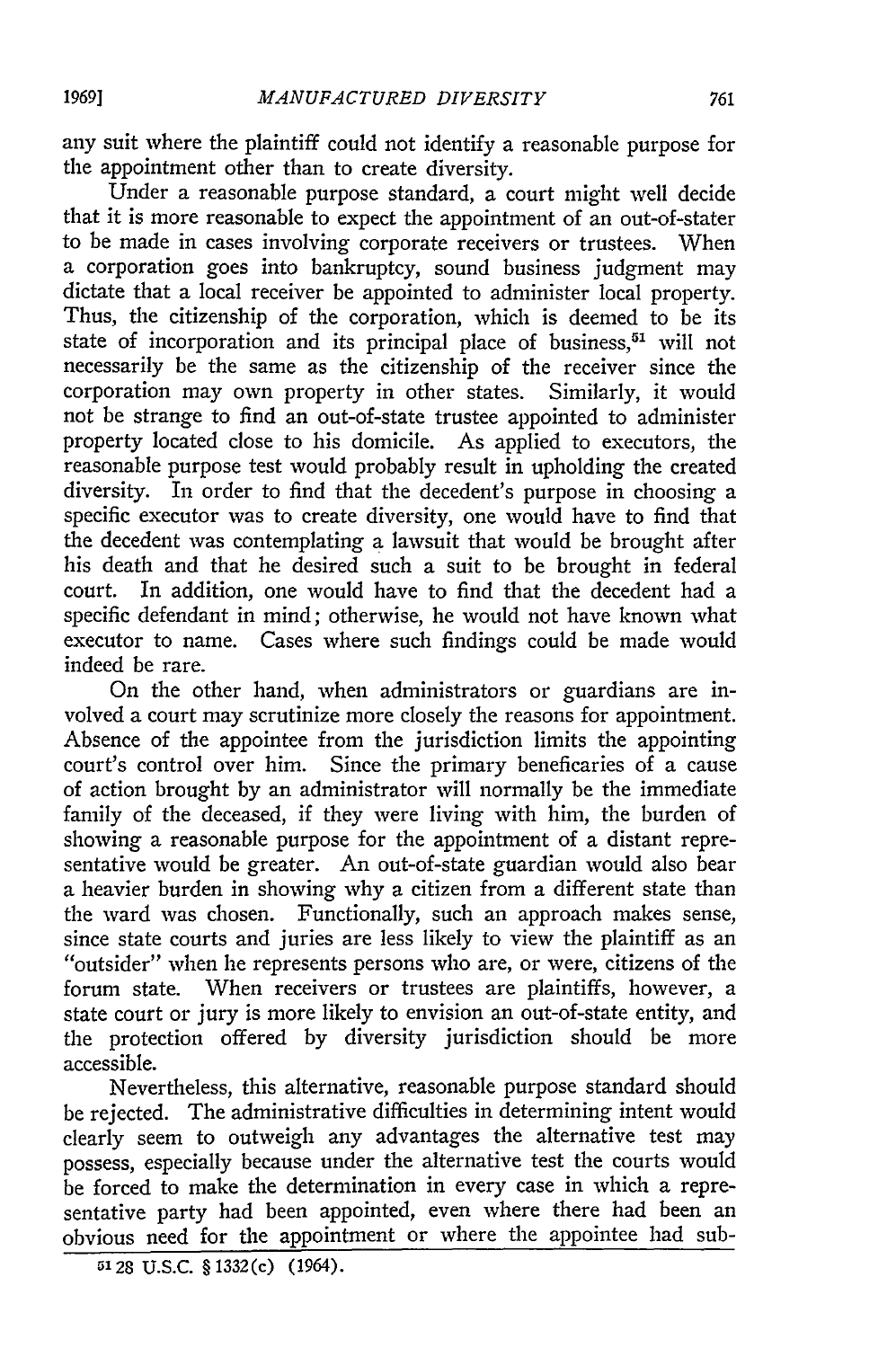stantial duties to perform.<sup>52</sup> Judge Biggs' criticism increases in force if one imagines the reasonable purpose standard being used alone:

[W]ould not the United States district court in almost every case, at its peril and at the peril of the litigants, have to determine what the purpose, "naked", "primary", or otherwise, which caused or prompted someone on behalf of some kind of fiduciary to bring suit in the United States court? And would this not require in almost every instance the taking of evidence and an examination not of objective but of subjective criteria, *i.e.,* what was in the mind of the persons or person who moved in Orphans' Court or any probate tribunal to appoint an out-of-state executor or administrator. **. . .** While purporting to abolish the "manufacture" of diversity jurisdiction, the majority rule would elevate such manufacturing to an art difficult to define and even more difficult to combat. $53$ 

#### CONCLUSION

The standard proposed in this Comment goes beyond the restricted interpretation of section 1359 to distinguish between nominal representatives and representatives with a substantial interest. Its primary drawback is that it does not remove more suits from the diversity jurisdiction. But it does have an overriding advantage over the alternative test: difficult findings of fact needed to establish subjective intent directly will usually not be required. The duties of the appointee, and in some cases, the time of the appointment, would be the most important factors. Although the alternative test would, at least in theory, reach more suits, these could easily prove so difficult to flush out that the courts would in the long run save more time and effort using the test proposed.

This test is similar to that established by the Supreme Court where corporate or private parties move from one state to another to create diversity. Recognizing that a citizen can instantly transfer his citizenship from one state to another,<sup>54</sup> the Supreme Court has ruled that a diversity suit should be dismissed only if the plaintiff had no intention of acquiring a domicile or settled home in his new state, and moved with the sole objective of availing himself of federal diversity jurisdiction.<sup>55</sup> Similarly, if a corporation has formed a subsidiary or affiliated company in another state, transferring to it the property which was involved in a cause of action, courts are to dismiss if the arrange-

**<sup>52</sup>**If the proposed standard proves ineffective in the face of the ingenuity of the bar, the but-for test standing alone or an entirely new statute may be the only answer **53** 402 F.2d at 882.

<sup>54</sup> Morris v. Gilmer, 129 U.S. 315, 328 (1889). **<sup>55</sup>***Id.*